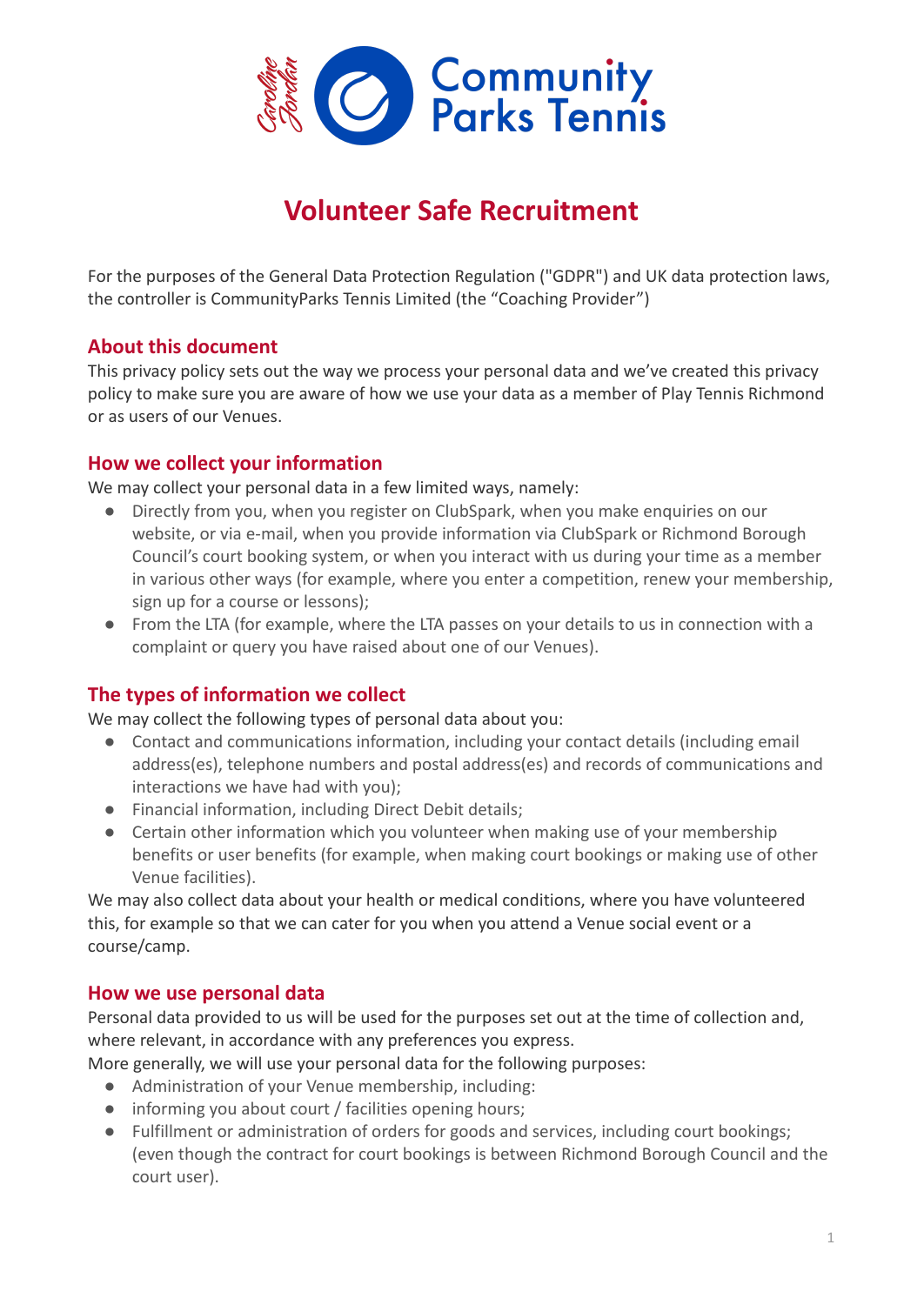- Administration of the Wimbledon ballot; where this is necessary for the performance of a contract (including any written terms and conditions relating to your membership or use of the Venue) with you;
- Research and statistical analysis about who is playing tennis in our Venues;
- Communication about our Venues' activities that we think may be of interest to you;
- Storing your details on the software platform we use for our online Venue member management and user database / court booking system. Please note that your own use of the software or system is subject to the Terms and Conditions and Privacy Policy published on that site; where this is necessary for our legitimate interests (for example in increasing use of our Venues' facilities and participation in the game generally);
- Promoting our Venues and promoting goods and services of third parties (for example, equipment suppliers, other operators of coaching courses, and organisers of tennis events) where we think this will be of interest to you; where this is necessary for our legitimate interests (or the legitimate interests of a third party), and/or where we have your consent, as applicable.

## **Your marketing preferences**

We will always respect your wishes in respect of what type of communications you want to receive from us and how you want to receive them. There are some communications, however, that we need to send you regardless of your marketing preferences in order for us to fulfil our contractual obligations to you as users of our Venues. Examples of these essential service communications are:

- Records of transactions, such as payment receipts or Direct Debit confirmations (as applicable).
- Membership or user related mailings, notices of formal meetings and information about venue closures and holiday opening hours.

You are in control of how we communicate with you. You can update your choices and/or your contact details by updating your profile and that of any children connected to your ClubSpark registration on your ClubSpark user account. If you have difficulty doing so, you may contact us at: Telephone: 07917844294

Email: [communityparkstennis@gmail.com](mailto:communityparkstennis@gmail.com)

## **Sharing your information with others**

We do not sell or share your personal data for other organisations to use other than as set out below.

Personal data collected and processed by us may be shared with the following third parties, where necessary:

- Our employees and volunteers, for the purposes of administering your Play Tennis Richmond membership and giving you access to the membership benefits to which you are entitled.
- Our contractors and suppliers, including coaches.

## **How long your information is kept**

We keep your personal data only for as long as necessary for each purpose we use it. For most membership/Venue user data, this means we retain it for so long as you have a valid Venue membership and/or for a period of six years after your last interaction with us (for accounting, tax reporting and record-keeping purposes).

## **Your rights**

Under certain circumstances, by law you have the right to:

Request access to your personal data (commonly known as a "data subject access request"). This enables you to receive a copy of the personal data we hold about you and to check that we are lawfully processing it.